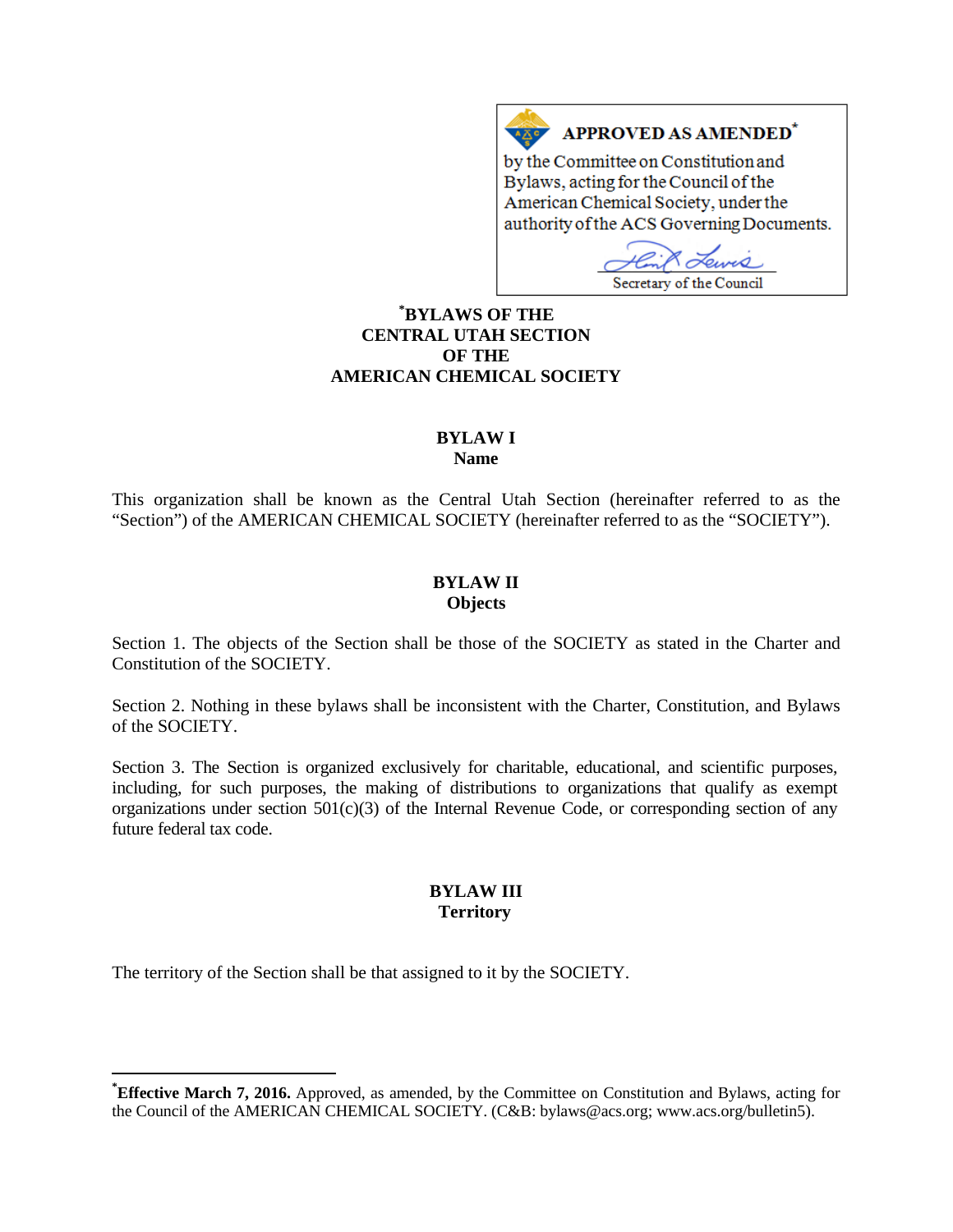# **BYLAW IV Members and Affiliates**

Section 1. The rolls of the Section shall include those MEMBERS and STUDENT MEMBERS (hereinafter collectively referred to as "members") and Society Affiliates of the SOCIETY residing within the territory of the Section provided that any exceptions to this rule shall be made in conformity with the Constitution and Bylaws of the SOCIETY.

Section 2. STUDENT MEMBERS shall be entitled to all privileges of membership except that of holding an elective position of the SOCIETY. STUDENT MEMBERS may not serve as Councilors, Alternate Councilors, or Temporary Substitute Councilors, but they may be appointed as committee chairs and they may hold an elective position of the Section as noted elsewhere in these bylaws.

Section 3. The Section may have Local Section Affiliates as authorized in the Constitution and Bylaws of the SOCIETY. A Local Section Affiliate shall retain affiliate status only so long as payment is made of Local Section Affiliate dues of not less than two dollars (\$2.00) per annum.

Section 4. Neither a Society Affiliate nor a Local Section Affiliate may vote for or hold an elective position or vote on Articles of Incorporation or bylaws of the Section. A Society Affiliate may not serve as a voting member of the Executive Committee; a Local Section Affiliate may not serve as a member of the Executive Committee.

Section 5. Members and affiliates shall have such rights and privileges as are accorded them by the Constitution and Bylaws of the SOCIETY and these bylaws.

#### **BYLAW V**

#### **Officers, Executive Committee, and Councilors**

Section 1. The officers of the Section shall be members of the SOCIETY and the Section and shall consist of the Chair, Chair-Elect, Secretary, and Treasurer. The Secretary and Treasurer positions may be held by the same person.

Section 2. The Executive Committee shall be the governing body of the Section and as such shall have full power to conduct, manage, and direct the business and affairs of the Section in accordance with the Constitution and Bylaws of the SOCIETY and these bylaws. The Executive Committee shall consist of the officers of the Section, the Immediate Past Chair, and the Councilors and Alternate Councilors.

Section 3. Elected officers of the Section shall serve for a term of two years beginning on January 1 or until their successors are elected. At the end of the Chair-Elect's term of office, the Chair-Elect shall succeed to the office of Chair. With the exception of the Chair and Chair-Elect, the incumbent of any position is eligible for reelection.

Section 4. The duties of the officers shall be such as usually pertain to their offices, together with those required by these bylaws and by the Constitution and Bylaws of the SOCIETY, and such other duties as may be assigned to them from time to time by the Executive Committee.

a. The duties of the Chair shall be to preside at meetings of the Executive Committee, to carry into effect the decisions and recommendations of that Committee, to preside at meetings of the Section to conduct governance business, to appoint, with the approval of the Executive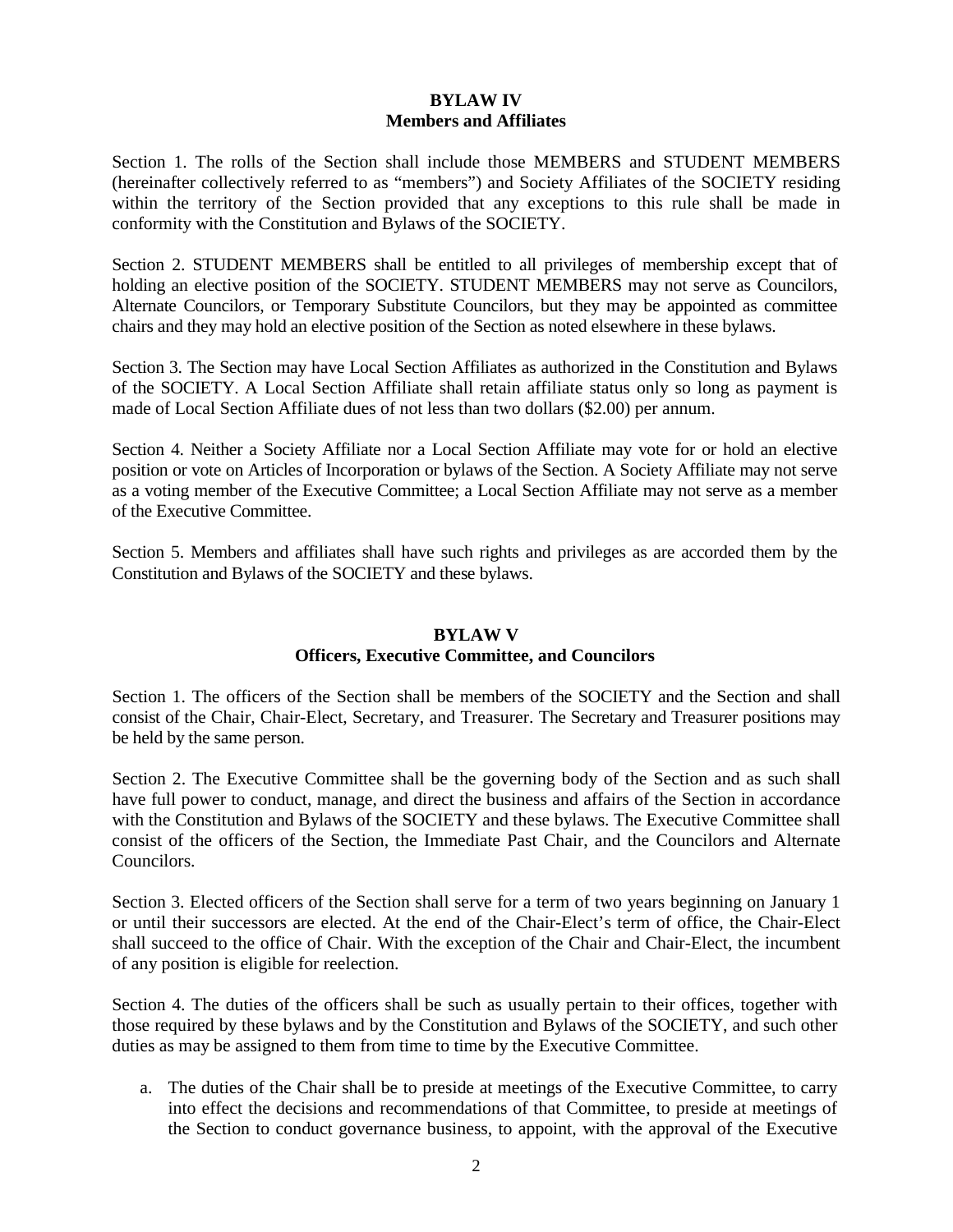Committee, all committee chairs and committee members except as stated elsewhere in these bylaws, and to carry out the duties required by the Constitution and Bylaws of the SOCIETY.

- b. The duties of the Chair-Elect shall be to assist the Chair with the direction and management of the Section. In the absence of the Chair, the duties of the office shall devolve upon the Chair-Elect.
- c. The duties of the Secretary shall be to keep a record of the minutes of the meetings of the Section and of the Executive Committee, to maintain a list of members and affiliates, to send to members and affiliates such notices as the business of the Section may require, to submit a report to the Section at its annual meeting, and to carry out the duties required by the Constitution and Bylaws of the SOCIETY and elsewhere in these bylaws. The Secretary shall preside over meetings in the absence of both the Chair and Chair-Elect.
- d. The Treasurer shall have charge of the funds of the Section, keep an accurate record of all receipts and disbursements, receive dues, and make those disbursements approved by the Executive Committee. The Treasurer shall render an account of all transactions and of the financial condition of the Section to the Executive Committee at times set by the Committee, and shall submit such reports as are required by the Constitution and Bylaws of the SOCIETY.

Section 5. Vacancies

- a. In the event of a vacancy in the office of Chair, the Chair-Elect shall assume the duties of Chair for the remainder of the term. In such case, the Chair-Elect moving into the position of Chair shall also hold that position during the normal term as Chair as part of the leadership transition.
- b. All other vacancies, except for Councilors and Alternate Councilors, shall be filled by majority vote of the Executive Committee through interim appointment for the period up to the next annual election. At that time, the procedures for election as outlined in the bylaws of the Section shall be followed.
- c. An interim appointee to the vacated office of Chair-Elect shall not automatically succeed to the office of Chair. At the next election, both a Chair and a Chair-Elect shall be elected.

#### Section 6. Councilors, Alternate Councilors, and Temporary Substitute Councilors

- a. The Section shall have Councilors and Alternate Councilors as provided in the Constitution and Bylaws of the SOCIETY. The Section's Councilors and Alternate Councilors shall carry out those duties assigned to them by the Constitution and Bylaws of the SOCIETY. In particular, the Councilors (or Alternate Councilors or Temporary Substitute Councilor if so designated to serve in place of the Councilor for a particular meeting), shall attend meetings of the Council of the SOCIETY and represent the Section at such meetings.
- b. Councilors and Alternate Councilors shall be elected by ballot from among the MEMBERS for three-year terms beginning January 1. Reelection is permissible. Councilors shall be elected in separate years, whenever possible, to provide for a rotation of terms in accordance with the Constitution of the SOCIETY. A partial term of one or two years shall be used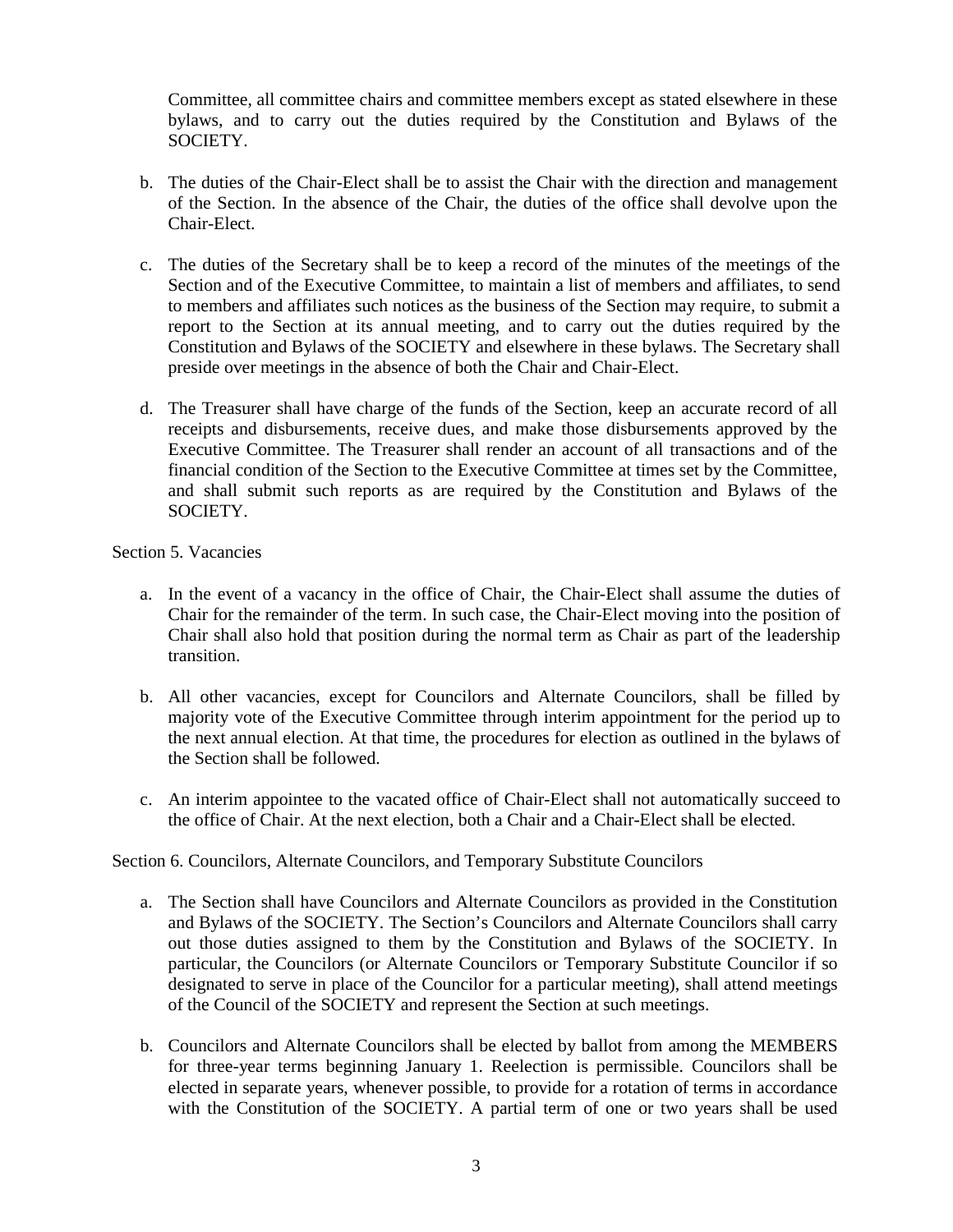whenever necessary to establish or to restore rotation of three-year terms provided that the Councilor and/or Alternate Councilor agree to the partial term before the election.

- c. In the event that a Councilor is unable to attend a specified meeting of the Council of the SOCIETY, the Chair of the Section shall appoint one of the Alternate Councilors to serve as Councilor at the specified meeting. Such appointment of an Alternate Councilor shall be for only one meeting.
- d. If every Councilor and Alternate Councilor of the Section will be absent from a Council meeting, thus leaving the Section without representation at such meeting, the Executive Committee may designate one MEMBER of the Section as a Temporary Substitute Councilor in accordance with the Bylaws of the SOCIETY.
- e. The Executive Committee shall designate one or more Councilors to be disqualified under the SOCIETY's Bylaw provisions for reallocation of Councilors among the Sections.
- f. Any vacancy in the position of Councilor or Alternate Councilor shall be filled for the remainder of the unexpired term at the time of the next annual election. The vacancy may be filled until the next annual election by appointment by the Executive Committee.

# **BYLAW VI Manner of Election**

Section 1. The election of officers shall be conducted either by a ballot distributed to the members of the Section in accordance with the Bylaws of the SOCIETY or at a regular meeting of the Section provided there is a quorum present as described elsewhere in these bylaws. Councilors and Alternate Councilors shall be elected by a ballot distributed to all members of the Section; affiliates may not vote for officers, Councilors, and Alternate Councilors.

Section 2. In September of each year, the Nomination Committee shall report to the membership its nominations for each office to be filled. Prior to October 15, any member of the Section may, in writing or from the floor at a meeting, nominate additional candidates for office, if the nomination is seconded by another member. Nominations so made shall be equally valid as those from the Nomination Committee. All candidates nominated shall have indicated willingness to serve if elected.

Section 3. When a ballot is used, the candidates for each office and for Councilor(s)/Alternate Councilor(s) shall be listed in an order to be selected by lot on a ballot to be distributed to each member of the Section by November 1. The ballot shall provide for a write-in candidate for each position to be filled. A paper ballot shall be provided to any member who requests it.

Section 4. The ballots shall be tabulated and validated not later than November 15. Except as noted below, the candidate for each position receiving the largest number of votes shall be declared elected. The Executive Committee may decide that for Councilor(s), the candidate(s) who receive the majority of votes shall be declared elected as Councilor(s); the candidate(s) who get the next largest number of votes shall be declared elected as Alternate Councilor(s). In case of a tie vote for any position, the Executive Committee, by ballot, shall elect from among the candidates who share the tie vote; the candidate receiving the largest number of votes shall be declared elected.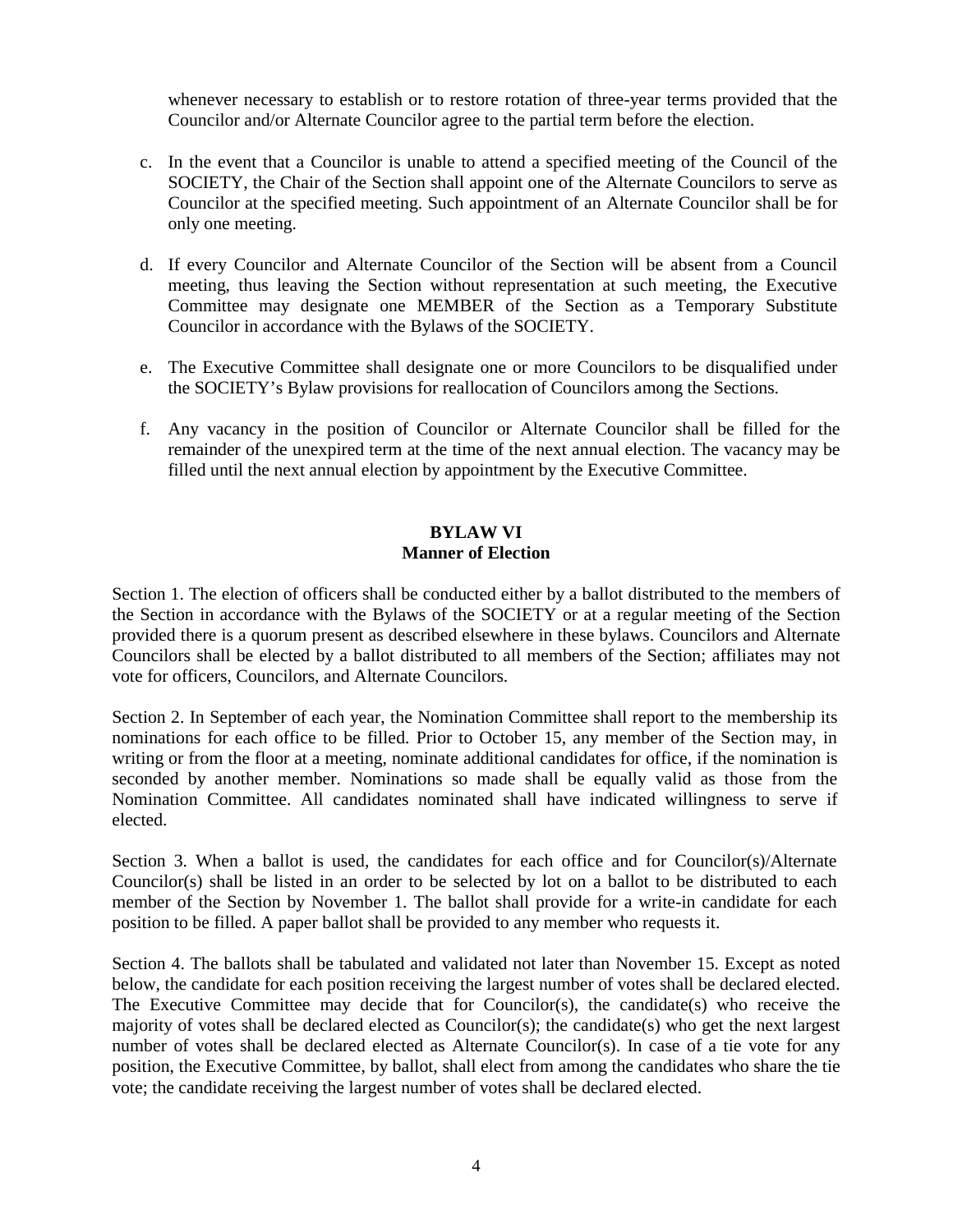Section 5. The results shall be announced by the Section Chair or his or her designee as soon as possible after the election, and also published in the Section's newsletter and/or on the Section's website soon thereafter. The results shall be certified to the Executive Director of the SOCIETY not later than December 1.

Section 6. In accordance with the SOCIETY's Bylaws, balloting procedures should ensure fair balloting that is open to all eligible members, protection against fraudulent balloting, and the timely reporting and archiving of balloting results.

# **BYLAW VII Recall of Elected Officials**

Section 1. The elected officials of the Section (officers and elected Executive Committee members, except not Councilors and Alternate Councilors) are subject to recall for neglect of duties or conduct injurious to the SOCIETY. Recall procedures are not applicable to Councilors and Alternate Councilors.

Section 2. The recall of an official shall be initiated when a signed petition, indicating in writing the specific charges and reasonable substantiating evidence, is submitted to the Chair from at least five members of the Section. In the event the Chair is the official in question, the Chair-Elect shall receive the petition and shall assume the duties of the Chair with respect to this issue until the issue is resolved.

Section 3. The Chair shall, without delay, determine that the petitioners are aware of the gravity of their actions and the procedures to be followed. The Chair shall seek an alternate resolution to the problem and a withdrawal of the petition at this time. In the absence of a resolution to the problem, the Chair shall notify the members of the Executive Committee and call a special meeting within thirty days.

- a. The Executive Committee shall promptly continue the recall process or dismiss the petition as ill-founded or find an alternate resolution to the problem. The Chair shall promptly inform the petitioners and the official of the decision of the Executive Committee. If no contact with the official can be made after a reasonable effort, the Executive Committee may remove the official in question with a two-thirds (2/3) vote of the remaining members.
- b. If the proceedings continue:
	- (1) The Chair shall assign the duties of the official to another qualified member of the Section until the issue is resolved.
	- (2) The official shall be offered an opportunity to answer the allegations in the petition before the Executive Committee. A certified letter shall be sent to the last known address on the official SOCIETY membership roll. Upon notification, the official shall have thirty days to make a written response to the allegations.
	- (3) The Executive Committee shall decide whether or not to proceed after studying the official's response. The Chair shall inform the official and the petitioners of the decision of the Executive Committee. If the Executive Committee decides that the proceedings shall continue, the official shall choose one of the following options: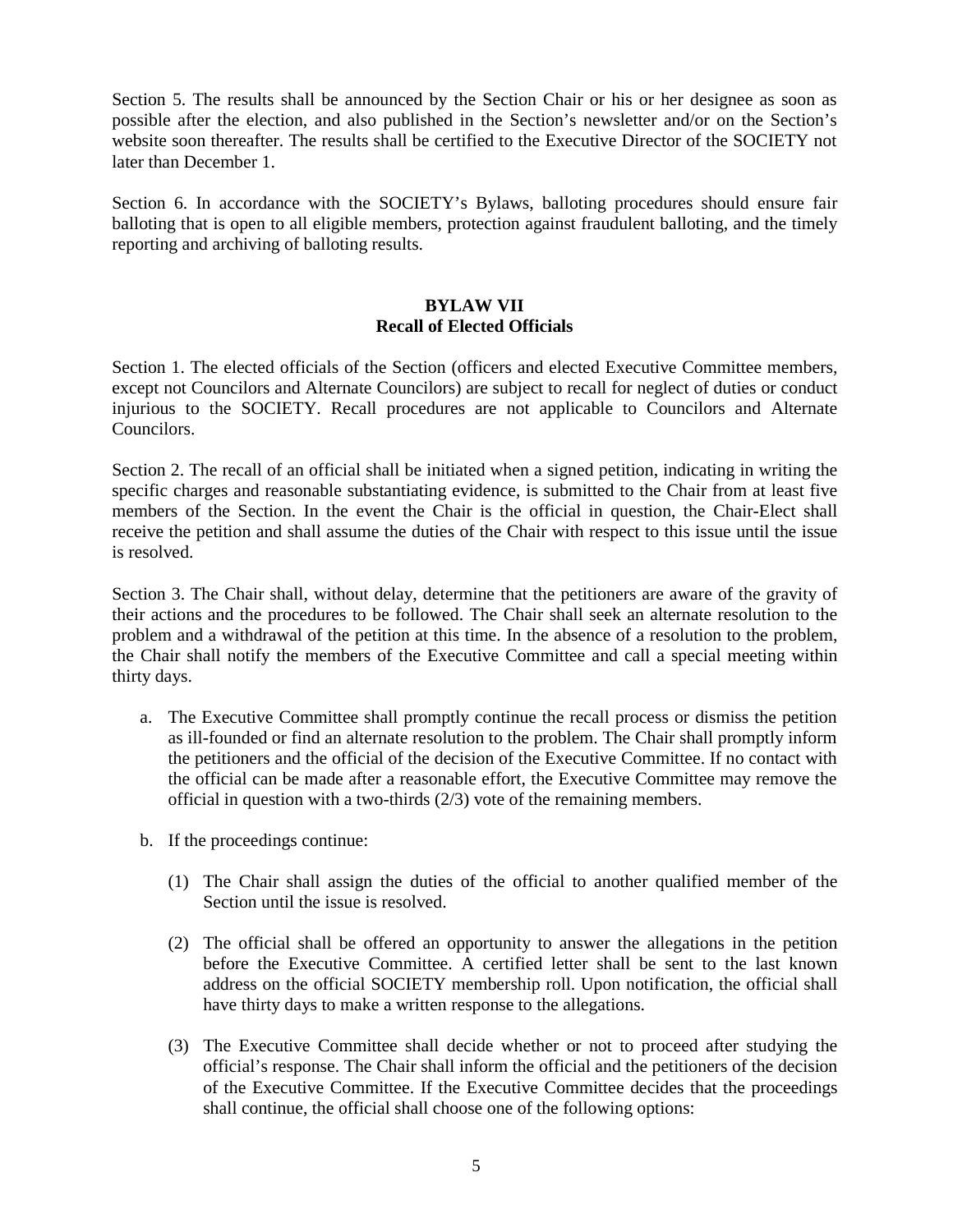- (a) The official may resign.
- (b) The official may request a recall vote. Section members shall be informed, through brief written statements prepared by the Executive Committee and the official, of the issues involved with the recall vote. Both statements shall be distributed to the members with the ballot. A paper ballot shall be provided to any member who requests it. At least two-thirds  $(2/3)$  of votes cast shall be required for the official to be removed from office. The membership shall be informed of the results of the recall vote.
- (c) The official may request a hearing and a recall vote by the remaining members of the Executive Committee. At least two-thirds (2/3) vote of the remaining members of the Executive Committee shall be required to recall the official.
- (d) The official may choose not to respond and thus forfeit the position.

Section 4. The vacancy provisions of these bylaws shall be used to fill a vacancy caused by a recall process. The Executive Director of the SOCIETY shall be informed of the recall and the filling of the vacancy.

# **BYLAW VIII Committees**

Section 1. The Executive Committee shall establish committees as necessary for the proper operation of the Section.

Section 2. The Section shall have the following standing committees: Audit and Nomination.

# **BYLAW IX Meetings**

Section 1. The Executive Committee shall designate the times and places of Section meetings as it finds necessary or desirable for the proper functioning of the Section. The Section shall hold at least one meeting annually to conduct governance business; however, this requirement may be modified by the Executive Committee.

Section 2. The Executive Committee shall set the order of business for meetings of the Section to conduct governance business. The order of business may be suspended by a majority vote of the members present.

Section 3. The Section may hold special meetings to conduct governance business upon the written request of a majority of the Executive Committee or upon the written request of 15 members of the Section. To be valid, such request shall be received by the Secretary at least ten days before the date requested for the meeting and shall state the exact nature of the business to be transacted. No other business shall transpire at such meetings.

Section 4. Meetings of the Executive Committee and meetings of the Section to conduct governance business, with the approval of the Executive Committee, may be held by means of electronic communications technology that permits those in attendance to read or hear the proceedings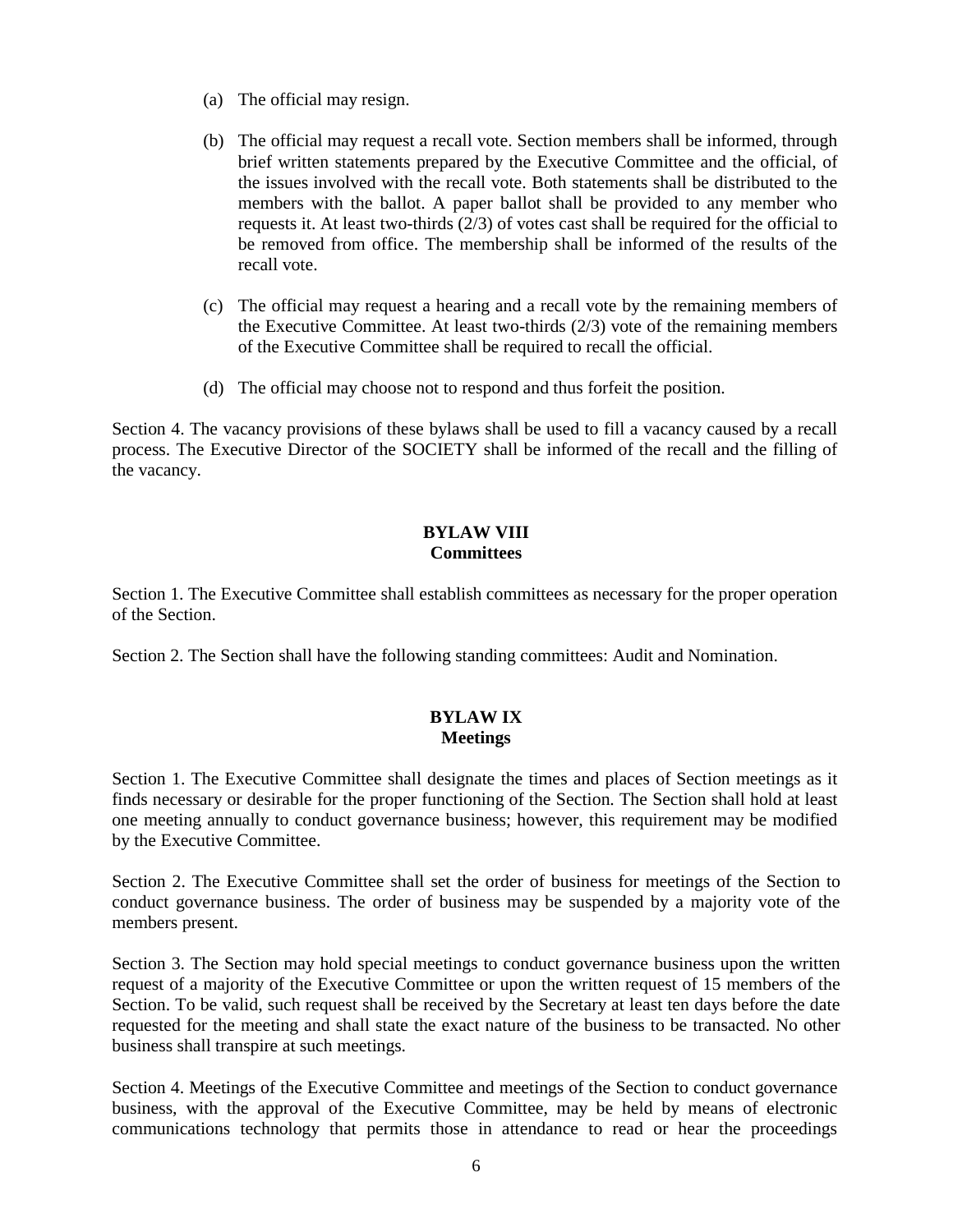substantially concurrently with their occurrence, to vote on matters submitted, to pose questions, and to make comments.

Section 5. The Executive Committee shall meet upon due notice either at the call of the Chair or upon request of a majority of its members. A quorum for an Executive Committee meeting shall consist of a majority of the voting members of the Committee. In the absence of a quorum, called meetings of the Executive Committee shall adjourn to a specific date.

Section 6. Due notice of the Section's meetings, not including committee meetings, shall be sent to each member and affiliate of the Section. A quorum for the transaction of governance business at such a Section meeting shall consist of 15 members of the Section. No governance business shall be conducted in the absence of a quorum.

Section 7. The fee for registration at any special meeting shall be decided by the Executive Committee in accordance with the Constitution of the SOCIETY.

Section 8. The most recent edition of *Robert's Rules of Order Newly Revised* shall be the parliamentary authority for all matters not covered in these bylaws or in the SOCIETY's documents.

#### **BYLAW X Finances**

Section 1.

- a. Members of the Section may be assessed voluntary Local Section dues in an amount set by the Executive Committee. The Executive Committee shall have the option to waive or discount dues for STUDENT MEMBERS and for others as provided in the SOCIETY's Bylaws for waived or discounted dues.
- b. Society Affiliates shall be assessed annual dues in an amount set by the Executive Committee.
- c. The annual dues of Local Section Affiliates shall be determined by the Executive Committee in accordance with the Constitution and Bylaws of the SOCIETY, and as mentioned elsewhere in these bylaws.

Section 2. The Section may raise or collect funds to be expended for local purposes, and may have the entire management and control of such funds insofar as such management and control shall not conflict with any provision of these bylaws or with the Constitution or Bylaws of the SOCIETY.

Section 3. The Section may receive donations or bequests made to it, and may expend or invest the same on behalf of the Section. Such expenditures or investments shall be made by the Treasurer of the Section upon authorization by the Executive Committee.

Section 4. An annual audit of the books of the Treasurer and of any other transactions regarding the Section's funds shall be conducted by an Audit Committee of two or more disinterested members or individuals, appointed by an officer with no authority to disburse funds. The audit report shall be submitted to the Executive Committee by January 31.